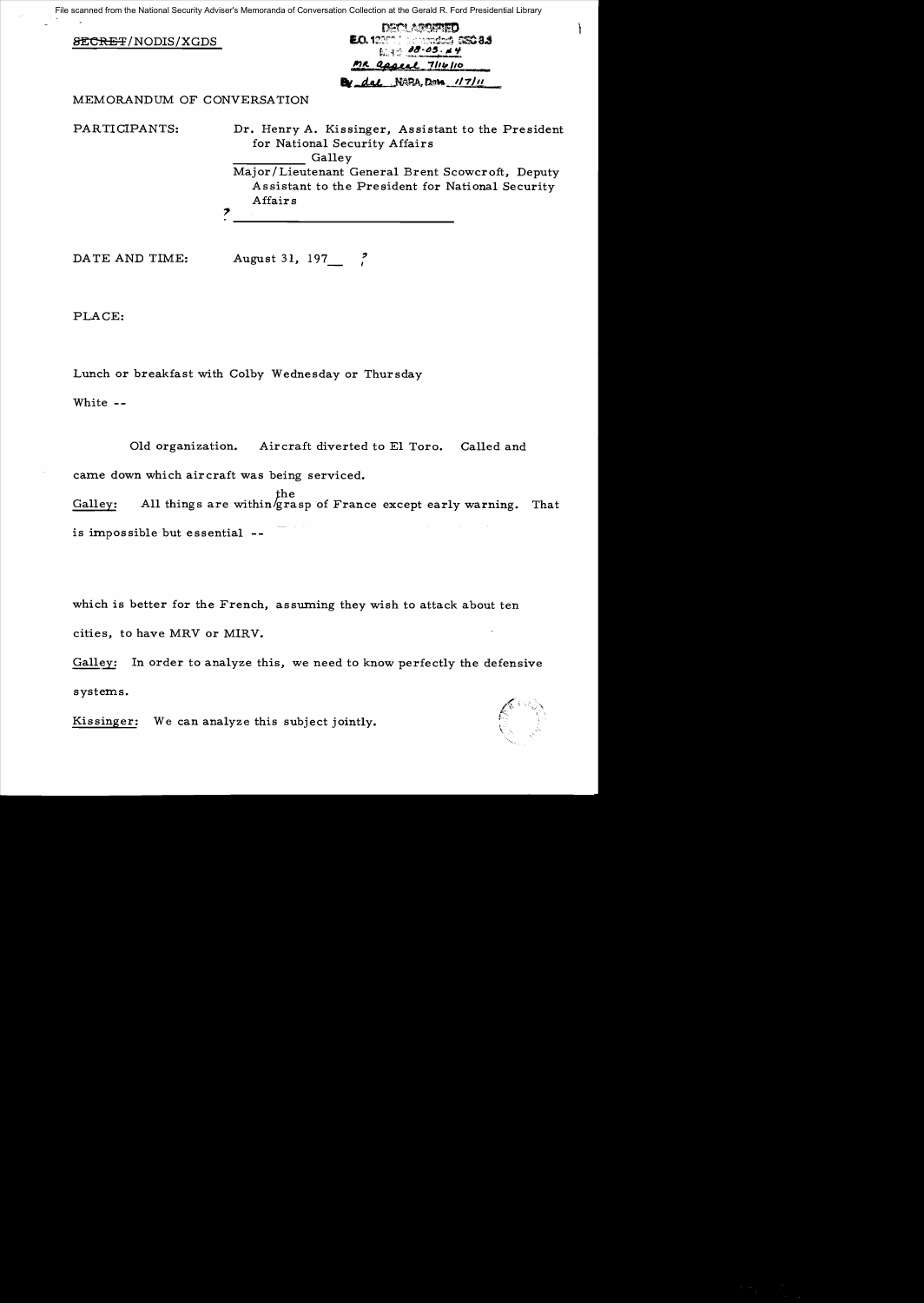## %SECRET/NODIS/XGDS 2

Galley: Important next step is to discuss and evaluate our objectives. Kissinger: Passing intelligence and critiquing your program will not require Congressional notification.

----- Galley: We will need to buy \_\_\_\_\_\_\_\_\_\_\_\_\_\_ equipment for underground testing.  $\begin{array}{ccc} 2 & B \end{array}$  We have already asked.

Kissinger: I will have to find out where it stands. This is a bureaucratic problem **--** can't be handled privately. but you make a request and our bureaucracy evaluates and makes a decision.